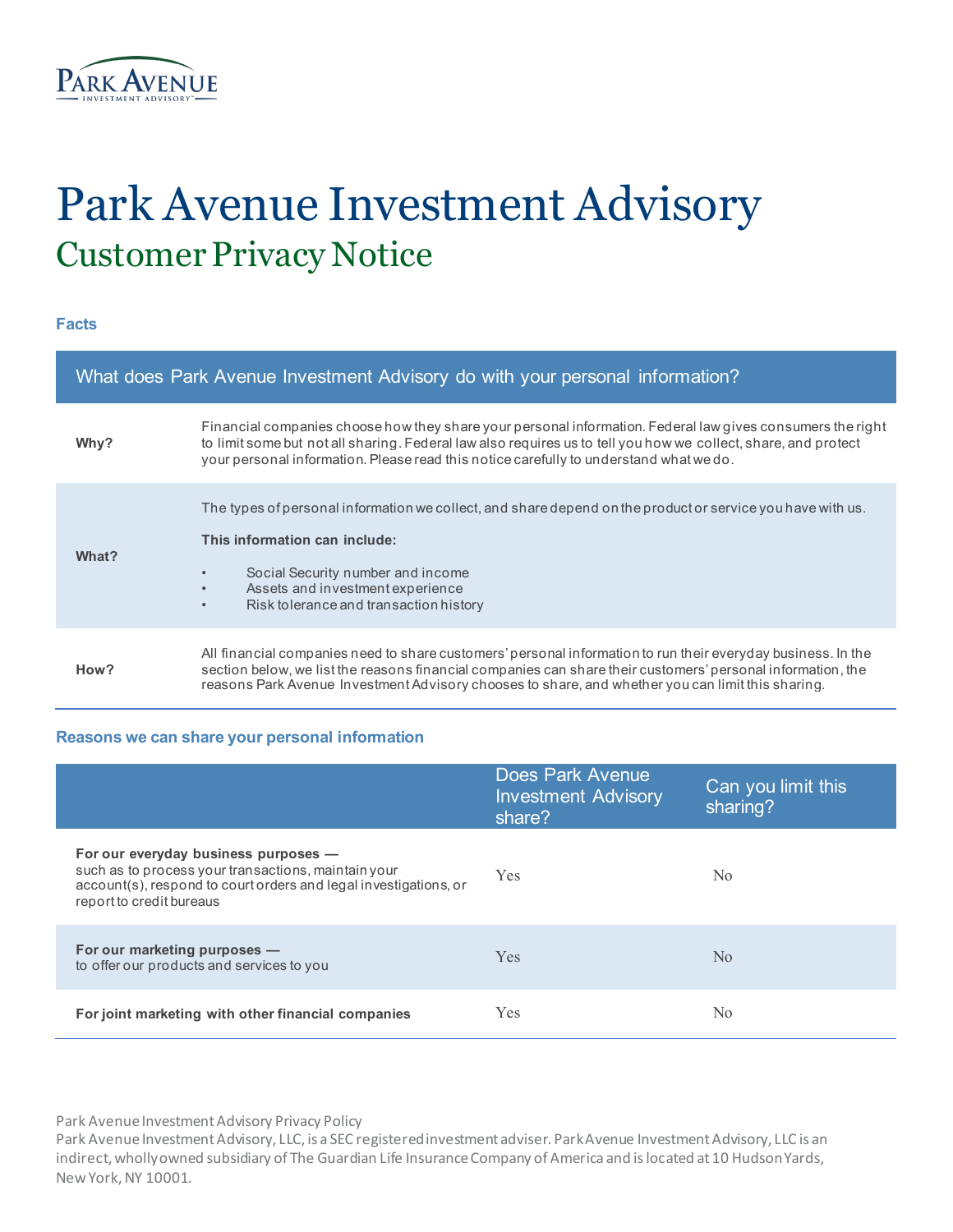

|                                                                                                         | <b>Does Park Avenue</b><br><b>Investment Advisory</b><br>share? | Can you limit this<br>sharing? |
|---------------------------------------------------------------------------------------------------------|-----------------------------------------------------------------|--------------------------------|
| For our affiliates' everyday business purposes -<br>information about your transactions and experiences | Yes                                                             | <b>No</b>                      |
| For our affiliates' everyday business purposes -<br>information about your creditworthiness             | <b>No</b>                                                       | We don't share                 |
| For our affiliates to market to you                                                                     | N <sub>o</sub>                                                  | We don't share                 |
| For non-affiliates to market to you                                                                     | N <sub>o</sub>                                                  | We don't share                 |

#### **Who we are**

## Who is providing this notice?

Park Avenue Investment Advisory

#### **What we do**

| Information sharing information                                                       |                                                                                                                                                                                                                                                                                                                                                                                                                                                                   |  |  |  |
|---------------------------------------------------------------------------------------|-------------------------------------------------------------------------------------------------------------------------------------------------------------------------------------------------------------------------------------------------------------------------------------------------------------------------------------------------------------------------------------------------------------------------------------------------------------------|--|--|--|
| How does Park Avenue Investment Advisory protect my<br>personal information?          | To protect your personal information from unauthorized access<br>and use, we use security measures that comply with federal<br>law. These measures include computer safequards and<br>secured files and buildings.                                                                                                                                                                                                                                                |  |  |  |
| Why can't I limit all sharing?                                                        | Federal law gives you the right to limit only:<br>Sharing for affiliates' every day business purposes—<br>$\bullet$<br>information about your credit worthiness<br>Affiliates from using your information to market to you<br>$\bullet$<br>Sharing for non-affiliates to market to you<br>$\bullet$<br>State laws and individual companies may give you<br>$\bullet$<br>additional rights to limit sharing. See below for more<br>on your rights under state law. |  |  |  |
| What happens when I limit sharing for an account I hold<br>jointly with someone else? | Your choices will apply to everyone on your account-unless<br>you tell us otherwise.                                                                                                                                                                                                                                                                                                                                                                              |  |  |  |